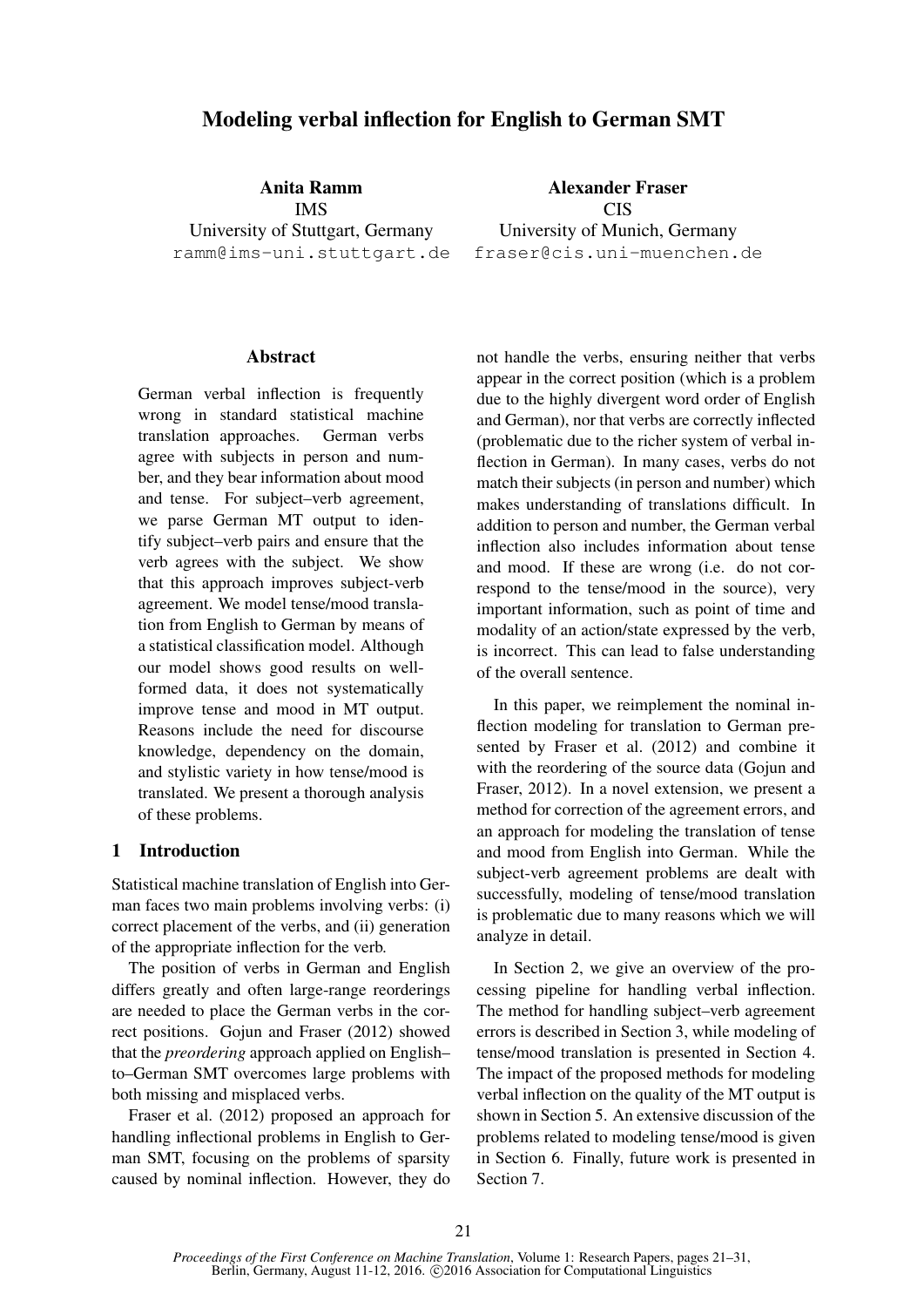# 2 Overall architecture

# 2.1 Ensuring correct German verb placement

Different positions of verbs in English and German often require word movements over a large distance. This leads to two problems in German translations generated by SMT systems concerning the verbs: either the verbs are not generated at all, or they are placed incorrectly.

To ensure that our MT output contains the maximum number of (correctly placed) finite verbs, we reorder English prior to training and translation using a small set of reordering rules originally described by Gojun and Fraser (2012). The verbs in the English part of the training, tuning and testing data are moved to the positions typical for German which increases the syntactic similarity of English and German sentences. We train an SMT system on the reordered English and apply it to the reordered English test set.

This approach has good results in terms of the position of the verbs in German translations. However, the problem of incorrect verbal inflection is unresolved. In fact, the reordering makes the agreement problems even worse due to movements of verbs away from their subjects (cf. Section 3.1).

# 2.2 Inflection of the German SMT output

Fraser et al. (2012) proposed a method for handling nominal inflection for English to German SMT. They work with a *stemmed* representation of the German words in which certain morphological features such as case, number, etc. are omitted. After the translation step, for nominal stemmed words in the MT output, morphological features are predicted using a set of pre-trained classifiers and finally surface forms are generated resulting in fully-inflected German MT output.

In their approach, the verbs are neither stemmed nor inflected, but instead handled as normal words. Thus, in the translation step, the decoder (in interaction with the German language model) decides on the inflected verb forms in the final MT output.

# 2.3 Adding verbal inflection modeling

As a baseline SMT system, we use a system trained on the reordered English sentences (cf. Section 2.1) and stemmed German data with nominal inflection modeling as a post-processing step (cf. Section 2.2). In our system, we extend the



Figure 1: Processing pipeline. The verbal inflection modeling consists of two components: (i) a component for deriving agreement features person and number, and (ii) a component for predicting tense and mood. The inflected verbs are generated with SMOR (Schmid et al., 2004), a morphology generation tool for German.

baseline by identifying finite verbs in the baseline MT output, predicting their morphological features and finally producing the correct inflected output (see Figure 1).

Verbal morphological features include information about person/number, as well as tense and mood. Particularly the modeling of tense/mood translation is interesting: in this paper, we present a method to model the translation of English tense and mood into German considering all German tenses/moods in a single model. In addition, we present a detailed discussion which is, to our knowledge, the first deep analysis of this topic.

The processing pipeline is given in Figure 1. After translation of the reordered English input to a German stem-like representation, the nominal feature prediction is performed followed by our novel verbal feature prediction. Finally, the entire German MT output is inflected by combining the stems and the predicted features to produce surface forms (normal words).

# 3 Correction of the subject–verb agreement

#### 3.1 Problem description

In many languages, the subject is located near the corresponding finite verb. However, in languages such as German, the subject might be very far from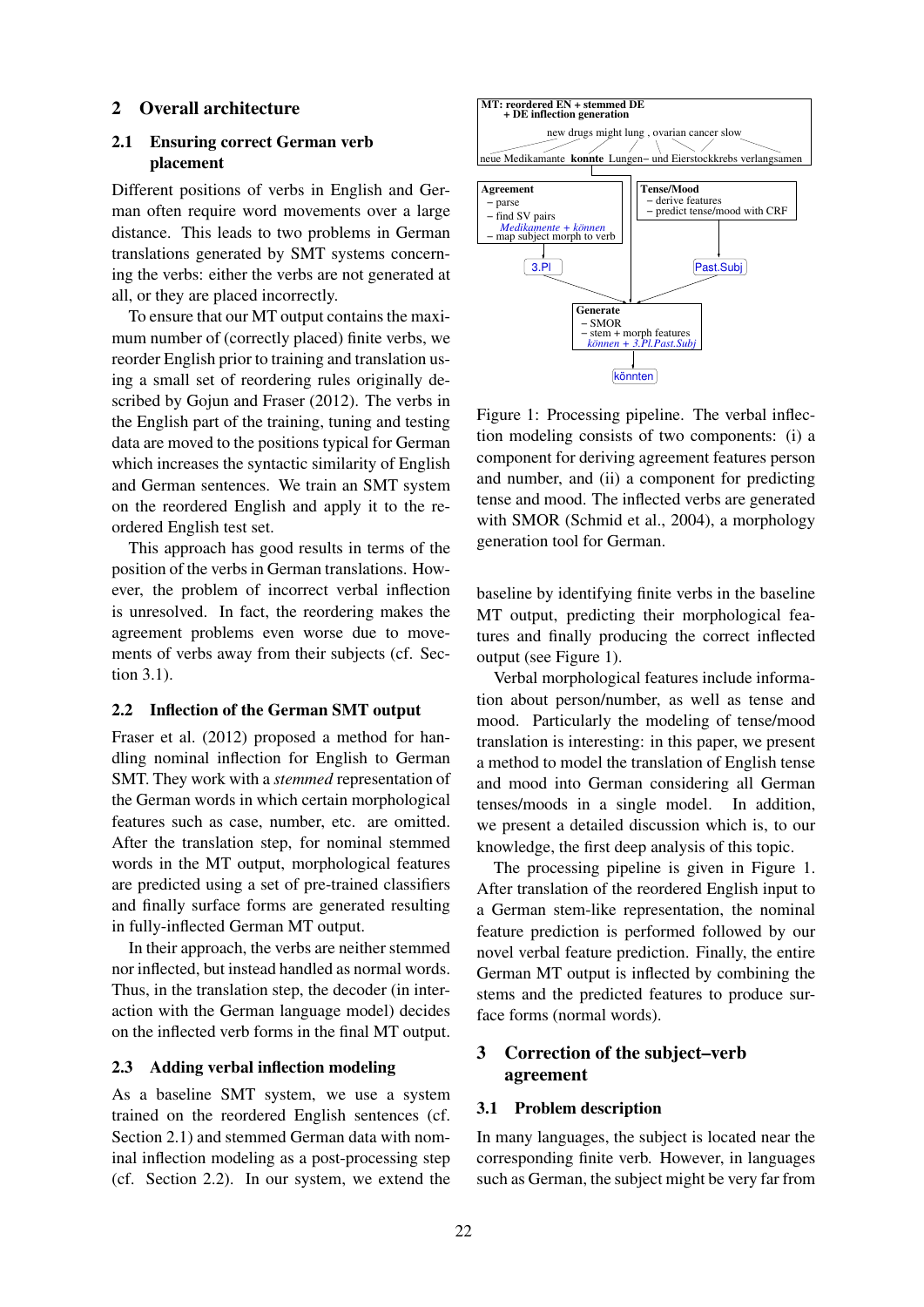| Data        | avg dist in words | $>5$ words |
|-------------|-------------------|------------|
| <b>News</b> | 3.9               | 24%        |
| Europarl    |                   | 22%        |
| Crawled     |                   | 15%        |

Table 1: Subject–verb distances in German texts.

the verb. We extracted subject–verb pairs from German corpora and computed their distances. The results are summarized in Table 1.

*News* and *Europarl* are composed of more complex sentences than the corpus crawled from the internet. While in the crawled data, there are more sentences with smaller subject–verb distances, *News* and *Europarl* expose larger distances between subjects and finite verbs.

Although the average distance in words is rather small, there is a fair amount of subject–verb pairs with distance larger than 5 words (in Europarl 22%, in News 25%) which are problematic for training the translation system. Even for small distances, it is not guaranteed that the agreement is generated correctly due to the missing appropriate translation phrases. Moreover, the German language model trained on the same data would probably have problems to extract n-grams which ensure the correct subject–verb agreement for *all* possible subject–verb combinations.

Translating reordered English (cf. section 2.1) dramatically improves the problems of misplaced and missing verbs, but at the same time makes the extraction of translation phrases with subject–verb agreement even harder. Particularly problematic are movements of the verbs in subordinate clauses where the entire German VP is placed at the clause end, while the subject is normally placed in the 2nd position (after the complementizer). In our training data, 20% of the clauses are reordered in a way that the distance between the reordered finite verb and the subject is more than 5 words.

An example of a reordered English subordinate clause is given in Figure 2: the English verb *said* is ambiguous with respect to person and number. Translated independently from its subject, it is not guaranteed that the German translation will contain the correctly inflected finite verb since the German language model is very unlikely to have the exact 6-gram which could ensure the agreement between the subject *ich/I* and the inflected verb *habe/have*.



Figure 2: Example of a subject–verb distance caused by the reordering of the English clause *'that I said that yesterday to you'*.

# 3.2 Parsing for detection of subject–verb pairs

Agreement correction depends on correct identification of subject–verb pairs. Although we work with English parses where the subjects can be correctly identified in many cases, this information source seems not to be sufficient. Problematic are syntactic divergences where the English subject does not correspond to the German subject.

Initially, we aimed at predicting agreement features. However, we were not able to build a classifier with satisfying results due to the problems mentioned above. We thus applied a method implemented in *Depfix* (Rosa et al., 2012). They parse the MT output, extract subject–verb pairs from the trees and copy the agreement information of the subject to the corresponding verb. Although the idea of parsing MT output may not sound very promising, the results are surprisingly good.

We implement the agreement correction for English–German SMT as an automatic postediting step applied on the fully inflected MT output. The MT output is first annotated with morphological information (Müller et al., 2013) and subsequently parsed (Björkelund and Nivre, 2015). The person and number of the subjects are then mapped from the subject to the finite verbs.

To generate the appropriate inflected verb, we use SMOR (Schmid et al., 2004), a morphology generation tool for German. Based on the stem of the verb, as well as its morphological features person, number, tense and mood (cf. section 4), the inflected verb form is generated. In case the tool produces multiple surface form possibilities (which is very rare for verbs) we use the frequency of the alternatives (derived from a large German corpus) as a filter: the most frequent alternative is chosen.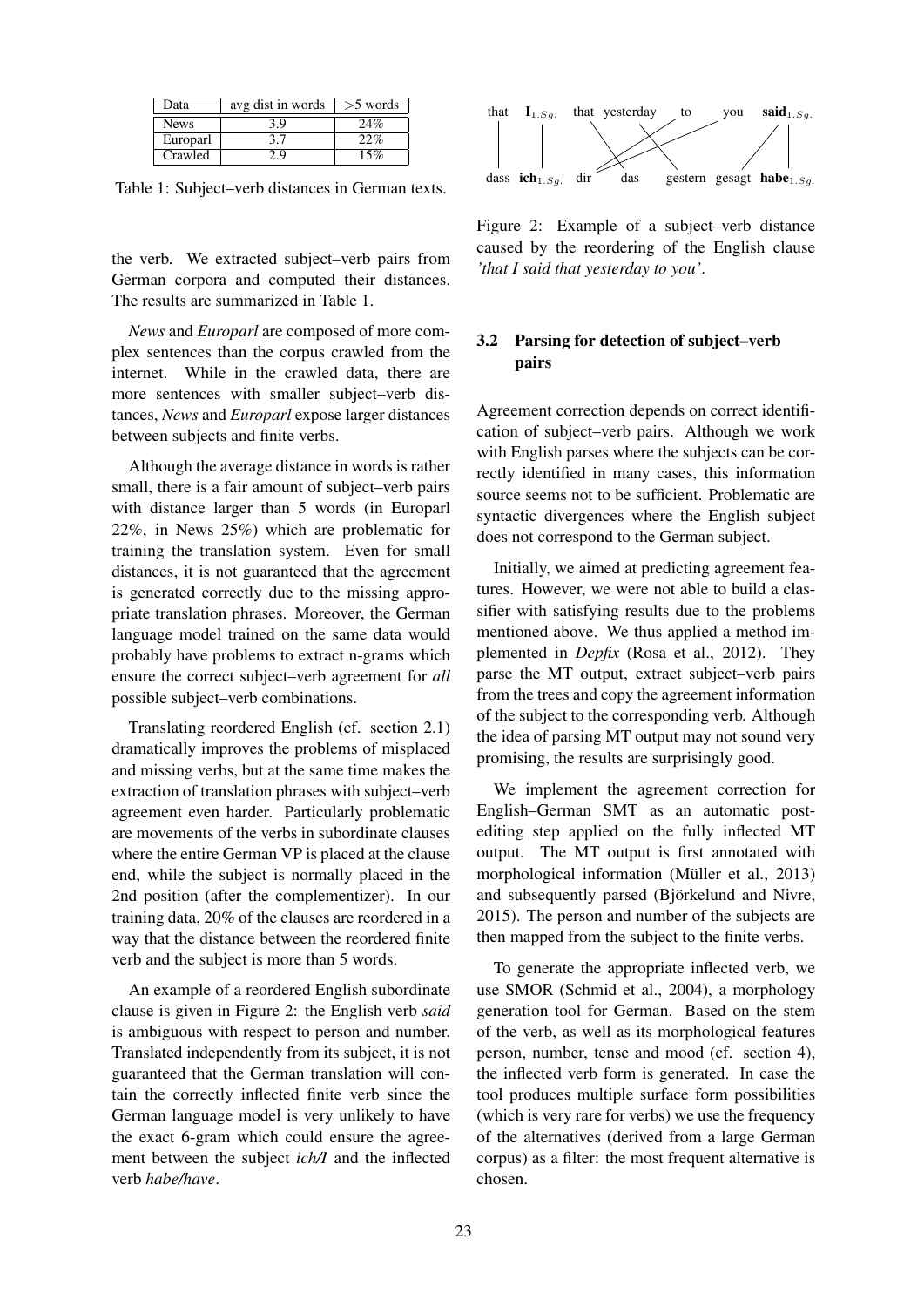#### 4 Modeling tense and mood

We define the modeling of tense and mood as a classification problem. In the following, we present the problem in more detail, motivate the machine learning features that we use and give a detailed evaluation of the classification model.<sup>1</sup>

#### 4.1 Problem description

We distinguish between tense/mood of the finite verbs and tense/mood of the clauses. The German finite verbs can be present or past. As for the mood, they can be indicative, subjunctive and imperative.<sup>2</sup>

#### 4.1.1 Tense

The tense of the finite verb does not necessarily match the clausal tense. For example, given the clausal tense *perfect*, the finite auxiliary is in present tense, while the main verb is a past participle: *[habe<sub>Pres.Ind</sub>/have gesagt<sub>ppart</sub>*/said]<sub>perfect</sub>.

We model the translation of clausal tenses from English to German and than map the clausal tense to the corresponding tense of the finite verb.

German has six indicative clausal tenses (cf. Table 3). While in some languages, the use of tense underlies strict rules, the use of tenses in German often follows from the register (spoken vs. written) or even from the author's stylistic preferences (e.g. (Sammon, 2002), (Collins and Hollo, 2010)).

#### 4.1.2 Mood

In addition to six indicative German tenses, we also distinguish two further tense/mood combinations: *Konjunktiv I* (present subjunctive) and *Konjunktiv II* (past subjunctive). While Konjunktiv II corresponds to English conditionals, Konjunktiv I is used in the context of indirect speech.

The use of subjunctives in German is not only quite complex, but also largely user- and registerdependent. For example, while Konjunktiv I occurs in *Europarl* and *News*, it is almost never used in the web-crawled corpus, as we will see in the following sections.

| Info type    | Example                                        |
|--------------|------------------------------------------------|
| <b>STEMS</b> | haben $_{VAFIN}$ sagen $_{VVPP}$               |
| <b>POS</b>   | VAFIN, VVPP                                    |
| RFTagger     | 1.Sg.Past.Subi                                 |
| <b>RULE</b>  | if VP consists of an auxiliary (VAFIN)         |
|              | and a participle (VVPP) and if the finite      |
|              | verb is Past.Subi                              |
|              | $\Rightarrow$ konjunktivII (past subjunctive)' |

Table 2: Information used to derive tense for the VP *hatte/would-have gesagt/said ¨* .

#### 4.2 Tense/mood prediction model

#### 4.2.1 Model

For the classifier training, we use the toolkit *Wapiti* (Lavergne et al., 2010) which supports both multilabel maximum entropy classification and bigram linear-chain CRF classification.

We train a maximum entropy model, as well as a bigram linear-chain CRF model. The latter model captures intra-sentence tense/mood dependencies, i.e. between verbs within clauses of a single sentence: the prediction of tense/mood for the current clause considers the prediction made for the preceding clause.

Inter-sentence dependencies are however not modeled. The prediction for the first clause of the sentence under consideration does not take the last prediction made for the previous sentence into account.

#### 4.2.2 Data

The training instances are extracted from Europarl, News Commentary and Crawled corpus. The English part of the corpus is parsed with the constituent parser of (Charniak and Johnson, 2005), while the German data is stemmed (cf. Section 2.2). We use the automatically computed word alignment (Och and Ney, 2003) in order to identify verb pairs in a given sentence pair.

We work with a set of 8 labels which includes six German tenses and the two subjunctive moods (see Table 3). In the training data, the labels are annotated by rule-based mapping of the German VPs. We use information about the verbs, their POS tags, as well as the morphological analysis of the finite verb to derive labels for each German VP (see Table 2 for an example mapping). The distribution of the labels in the corpora we use is given in Table 3.

For each finite verb, a training instance with features from English and German parallel sentence is extracted. Finite verbs of a sentence build

<sup>&</sup>lt;sup>1</sup>Note that aspect is not encoded in the German verbal morphology. For expressing progressive aspect, adverbials (e.g. *gerade/at the moment*) or prepositional phrases (e.g. *Ich/I bin/am am/at Arbeiten/work 'I am working')* are used (cf. e.g. (Heinold, 2015)). In this work, we do not explicitly model aspect.

<sup>&</sup>lt;sup>2</sup>In this work, we ignore imperatives. Imperatives do not bear morphological information about tense and mood: they solely distinguish the person (singular/plural). We simply retain imperatives generated by the baseline system.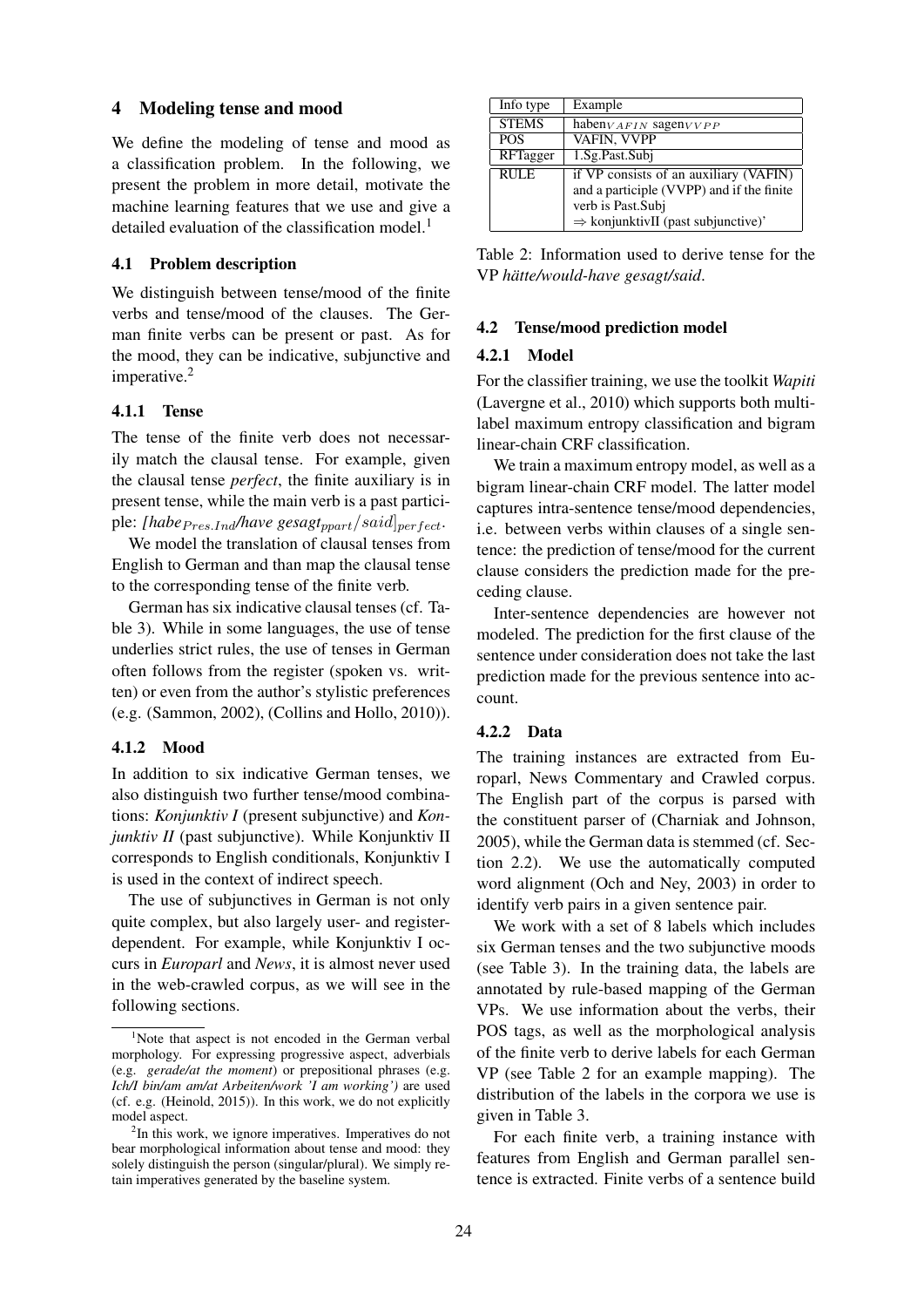| tense/mood    | news | europarl | crawl | news+ |
|---------------|------|----------|-------|-------|
|               |      |          |       | euro+ |
|               |      |          |       | crawl |
| present       | 54   | 63       | 71    | 62    |
| perfect       | 11   | 14       | 12    | 12    |
| imperfect     | 19   | 6        | 9     | 11    |
| pluperfect    | 3    | 2        | 3     | 2.6   |
| future I      |      | 3        |       | 1.6   |
| future II     | 0.5  | 0.1      |       | 0.5   |
| konjunktiv I  |      | 0.9      | 0.7   | 0.8   |
| konjunktiv II | 8    |          | 2     | 5.8   |

Table 3: Distribution of the tense/mood labels in the German corpora (given in percentage).

a sequence which allows for taking into account the tense/mood dependency between finite verbs within a sentence.

For the classifier training, we only use instances where the German verb is aligned with at least one English word. Furthermore, if the mapping of a VP to tense in one of the languages fails, the training instance is omitted as well. In total, we extract 5.2 million training instances.

# 4.2.3 Feature set

Each German finite verb gets features assigned from both English and German. The English features are extracted on the basis of the clauses. Given the alignment between the German finite verb and a specific word in English, the features are used which are extracted from the clause the English word is placed in. Since in the training, finite German verbs may be aligned with arbitrary English words (i.e. not only verbs), the clausewide features allow to extract features also for these verbs.

Lexical features Lexical features give information about lexical choice of the verbs. To avoid sparsity problems, we abstract the English VP to a certain extent: we use information about (i) main (meaning-bearing) verbs, (ii) a sequence of auxiliaries without the main verb since the auxiliaries in English are used to form different tense/moods. By having access to the main verbs from both the current clause, as well as from the preceding clause, we account for the fact that the verbs (or their sequences) influence the use of tense/mood.

Contextual features Words preceding the German finite verb are useful for some specific contexts in which Konjunktiv is used.

Semantics/discourse The combination of clauses, i.e. clause types, has impact on the choice

| <b>Feature</b>         | <b>English</b>          | German  |
|------------------------|-------------------------|---------|
| finite verb            | said                    | haben   |
| finite verb align      |                         | said    |
| VP                     | said                    |         |
| VP correct             | yes                     |         |
| main verb              | said                    | sagen   |
| prev. clause main verb |                         | denken  |
| auxiliaries            | $\overline{\text{VBD}}$ |         |
| main suffix            | id                      |         |
| sentence main verb     | think                   |         |
| word-1                 |                         | gesagt  |
| $word-2$               |                         | gestern |
| clause type            | SBAR                    |         |
| preceding clause type  | <b>S-MAIN</b>           |         |
| following clause type  | <b>END</b>              |         |
| syntactical tense      | past                    |         |
| logical tense          | past                    |         |
| conditional context    | no                      |         |
| composed sent          | yes                     |         |

Table 4: Full feature set for modeling tense/mood translation. The values are derived for the German finite verb *haben/have* from the clause pair given in Figure 2 assuming that the full English sentence is *'I think that I said that yesterday to you.'*

of tense/mood. Moreover, we use the information whether the sentence is composed (i.e. consists of more than one clause) to account for the fact that some tense/moods, e.g. Konjunktiv, are rarely used in simple sentences. The conditional context is derived by a simple check whether the conjunction in the subordinate clause is *if*.

The features are summarized in Table 4. Our model does not only use these features, but also a number of their combinations to strengthen contexts for specific tense/moods.

#### 4.2.4 Classifier evaluation

Although both maximum entropy, as well as CRF models trained on the same data using the same feature set perform equally well, CRF performs better for certain labels as shown in Table 5.

We further evaluate the CRF model on test sets from different domains (cf. Table 6). Note that the test sets are well-formed sentences taken from the corpora we work with. We contrast evaluation results gained on well-formed test data to those obtained for noisy MT output. The evaluation on the well-formed data is given in  $F_1$ -scores while the MT output is evaluated with BLEU.

The row *mostFreqTense* is considered to be a baseline: the verbs are annotated with tense which is the most frequent German tense given a specific English tense (cf. Figure 3). It is interesting that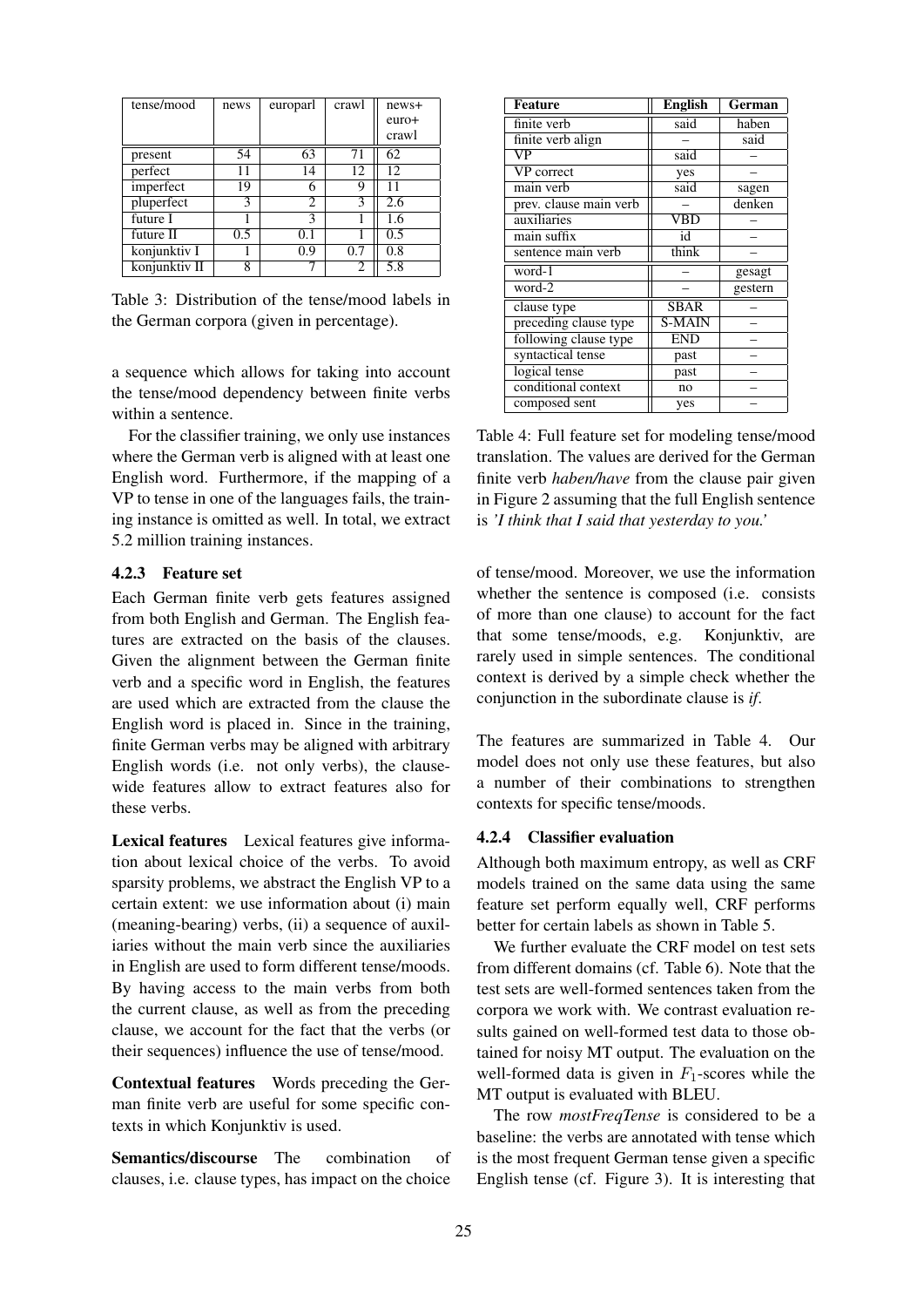| tense/mood    | $F_{1 \, CRF}$ | $F_{1me}$ |
|---------------|----------------|-----------|
| present       | 0.92           | 0.92      |
| perfect       | 0.81           | 0.81      |
| imperfect     | 0.85           | 0.85      |
| pluperfect    | 0.74           | 0.73      |
| future I      | 0.84           | 0.83      |
| future II     | 0.50           | 0.50      |
| konjunktiv I  | 0.27           | 0.17      |
| konjunktiv II | 0.83           | 0.83      |
| overall       | 0.87           | 0.87      |

Table 5: Performance of a CRF vs. maximum entropy classifier gained for a test set containing 5,000 sentence from the news corpus.

the baseline performs equally well when applied on news and crawl, it however leads to lower  $F_1$ for the europarl test set. This indicates that the tense usage in europarl deviates from that in news and crawled corpora.

Our model is considerably better than the baseline. It leads to better results on both well-formed test sets, as well as on the MT output.

| tense/mood    | $F_{1CRF}$ |          |       | <b>BLEL</b> |
|---------------|------------|----------|-------|-------------|
|               | news       | europarl | crawl | MT-news     |
| mostFreqTense | 0.70       | 0.64     | 0.70  | 21.79       |
| our model     | 0 87       | 0. QO    | 0.88  | 21.95       |

Table 6: Classifier evaluation using different features and different test sets. Each of the clean data test sets contain 5,000 sentences. Clean data sets are evaluated in terms of  $F_1$  scores, while the MT output is evaluated with BLEU.

The difference in performance gained on test sets from different domains (although small) raises the question whether the classifier is solely to be trained on in-domain data. Since we work with MT output of the news test set, we would have to train the classifier only on the news data. Due to the corpus size (272k sentences), we get into sparsity problems since many lexical features are used. A further reason for using additional (outof-domain) training data are low-frequent labels which then get more training instances.

In summary, the evaluation indicates that a single classifier leads to different results when applied on data from different domains. Furthermore, the initial experiments showed that having better results on the clean data does not necessarily lead to better results for the noisy MT output.

# 5 Verbal morphology in MT output

## 5.1 Baseline system

Our baseline system is trained on reordered English sentences (cf. Section 2.1) and stemmed German data (cf. Section 2.2). It is trained on a corpus consisting of 4.5 M sentences from news, Europarl and crawled texts. It uses a 5-gram language model trained on 1.5 billion German words.

The baseline system translates reordered English into stemmed German in which the verbs are surface forms and enriched with POS tags.

#### 5.2 Evaluation of the verbs in MT output

The baseline SMT system is applied on a news test set from WMT 2015.<sup>3</sup>

The baseline MT output we aim at correcting is surprisingly good. The stem- and surface-based comparison of the verbs in the baseline with the reference revealed that 82% of the verbs in the baseline are already correctly inflected. This quite high number though takes only 21% of the verbs in the baseline into account: nearly 80% of the verbs in the baseline do not match the reference, i.e. the lexical choice (the lemma) of the verbs differs from the reference.

Our verbal inflection correcting system changes 242 (6%) of the verbs output by the baseline SMT system. Given the strong baseline we work with, we would in fact do worse if we changed more (i.e. already correctly inflected) verbs.

Considering the fact that most of the finite verbs do not match the reference and are thus not considered with automatic metrics such es BLEU (cf. Section 5.2.1), we also carried out a human evaluation which is presented in Section 5.2.2.

#### 5.2.1 Automatic evaluation

In Table 7, the BLEU scores (Papineni et al., 2002) of the MT output with predicted verbal inflection are presented.

|                   | $BLEU_{ci}$        |
|-------------------|--------------------|
| Surface           | 21.59              |
| <b>Baseline</b>   | 22.00              |
| Verbal inflection | 22.05              |
| Agreement         | 22.08              |
| Tense/mood        | $21.\overline{95}$ |

Table 7: BLEU scores of MT outputs with corrected verbal inflection.

<sup>3</sup>http://www.statmt.org/wmt15/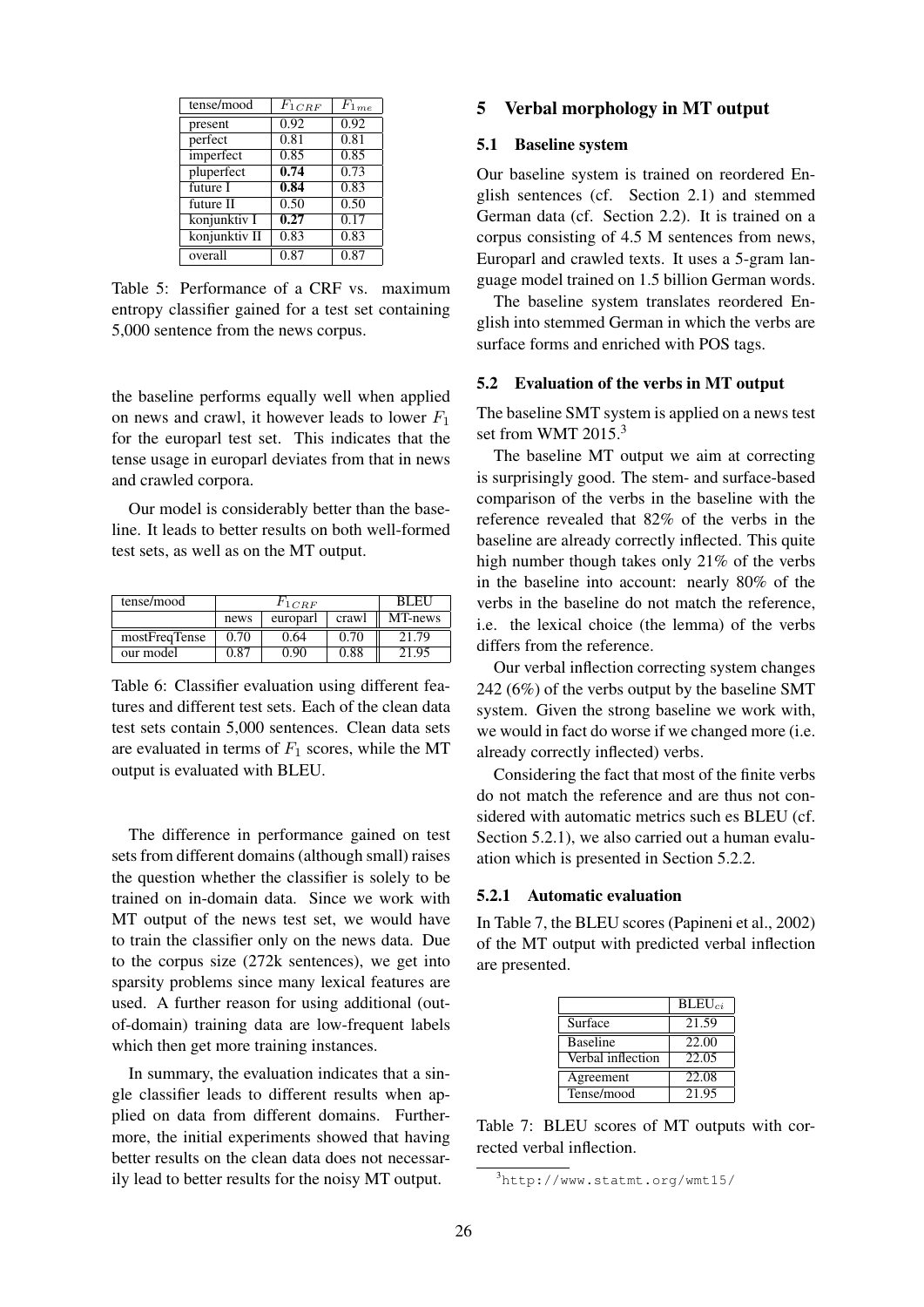*Verbal inflection* denotes MT output for which all verbal features are derived/predicted and then used to generate the inflected verb forms. The translation quality does not increase (in terms of BLEU) significantly. Most of the improvement comes from the agreement correction (given in row *Agreement*) while the tense/mood prediction (row *Tense/mood*) lowers the BLEU score.

### 5.2.2 Manual evaluation of MT

70 sentence pairs consisting of the baseline MT output and MT output with corrected verbal inflection with respect to tense and mood were evaluated by four human evaluators. The evaluators annotated the better translation alternative with 1, the worse one with 2. For each of the translations, the *majority vote* (most frequent annotation) was computed. The counts of the human votes are given in Table 8.

|                   | Grade |    |  |    |
|-------------------|-------|----|--|----|
| MТ                |       |    |  | nА |
| <b>Baseline</b>   | 29    | 19 |  | 19 |
| Verbal inflection |       |    |  | 19 |

Table 8: Results of human evaluation.  $1 =$  better,  $2 =$  worse,  $3 =$  don't know,  $nA =$  no majority vote.

Human evaluators prefer the choice of tense (expressed in verbal inflection) made by the baseline. Only a third of the alternatives with verbal inflection handling are considered to be better than the baseline. An interesting fact is that the annotator agreement in terms of Kappa was only 0.33 which means that the annotators often disagreed which translation alternative was better.

In Table 9, a few example MT outputs are shown in which the verbal inflection is correct, while the baseline is incorrect. The VI translation of SRC1 shows corrected agreement between the plural subject *Kläger/claimants* and the finite verb *legten/presented*. The translations of SCR2 and SRC3 show the corrected tense. In SRC2, the English verb in past tense is in VI also translated as past tense. In SRC3, the German translation of the subordinate clause should be past subjunctive as generated by VI.

|              | $\overline{\text{SRC}1}$ | the claimants presented proof of extortion                     |  |  |
|--------------|--------------------------|----------------------------------------------------------------|--|--|
|              | $\overline{BL}$          | *legte <sub>3.Sq</sub> die Kläger Beweise von Erpres-          |  |  |
|              |                          | sung                                                           |  |  |
|              | $\overline{\text{VI}}$   | legten <sub>3. Pl</sub> die Kläger Beweise von Erpres-         |  |  |
|              |                          | sung                                                           |  |  |
| VI correct   | SRC <sub>2</sub>         | then he put his finger on it                                   |  |  |
|              | BL                       | dann *legt <sub>Pres. Ind</sub> er seinen Finger auf sie       |  |  |
|              | $\overline{\text{VI}}$   | dann legte <i>Past.Ind</i> er seinen Finger auf sie            |  |  |
|              | SRC3                     | I fear I may need more surgery                                 |  |  |
|              | BL                       | ich fürchte, ich *kann <sub>Pres.Ind</sub> eine Opera-         |  |  |
|              |                          | tion nötig                                                     |  |  |
|              | VI                       | ich fürchte, ich könnte $P_{ast.Subj}$ eine Op-                |  |  |
|              |                          | eration nötig                                                  |  |  |
|              | SRC4                     | Maybe his father intended to be cruel                          |  |  |
|              | BL.                      | vielleicht soll <sub>Pres. Ind</sub> seine Vater grausam       |  |  |
|              |                          | zu sein                                                        |  |  |
|              | $\overline{\text{VI}}$   | vielleicht *sollte $\overline{P}_{ast.Subj}$<br>Vater<br>seine |  |  |
|              |                          | grausam zu sein                                                |  |  |
|              | SRC5                     | i have rung mr piffl and suggested that we                     |  |  |
| VI incorrect |                          | get together"                                                  |  |  |
|              | $\overline{\text{BL}}$   | "ich habe <i>Pres.Ind</i> geklingelt Herr piffl und            |  |  |
|              |                          | schlug vor, dass wir gemeinsam"                                |  |  |
|              | $\overline{\text{VI}}$   | "ich *hatte <sub>Past.Ind</sub> geklingelt Herr piffl          |  |  |
|              |                          | und schlug vor, dass wir gemeinsam"                            |  |  |
|              | SRC <sub>6</sub>         | no word could get beyond the soundproof-                       |  |  |
|              |                          | ing                                                            |  |  |
|              | BL                       | kein Wort konnte üer die Schalldämmung                         |  |  |
|              | $\overline{\text{VI}}$   | kein Wort *könte über die Schalldämmung                        |  |  |

Table 9: Example of MT outputs with improved (upper part) and incorrect verbal inflection (lower part). *SRC* denotes the source sentences, the baseline translations are indicated with *BL*, while the translations with verbal inflection handling are indicated with *VI*.

The VI translation of *intended* in SRC4 retains the tense in the source sentences. The human evaluators, however, prefer the baseline translation, which switches to present tense. German has two past tenses: the baseline translation of *have rung* in SRC5 is perfect (*habe geklingelt*), while the VI translation is pluperfect (*hatte geklingelt*). Even for a human, it is hard to decide which of the translations is *better*. The translation of SRC6 shows a problem with English modal verbs such as *could* which expose functional ambiguity. As subjunctive, *could* almost always translates into subjunctive German modal *könnte*. Thus the model always predicts konjunktiv II given English modals for which the past indicative form equals to the subjunctive form.

### 6 Discussion

#### 6.1 Subject–verb agreement

Correction of the subject–verb agreement proposed by Rosa et al. (2012) and adapted in this work for English–German SMT, relies on how accurate the identification of the subject–verb rela-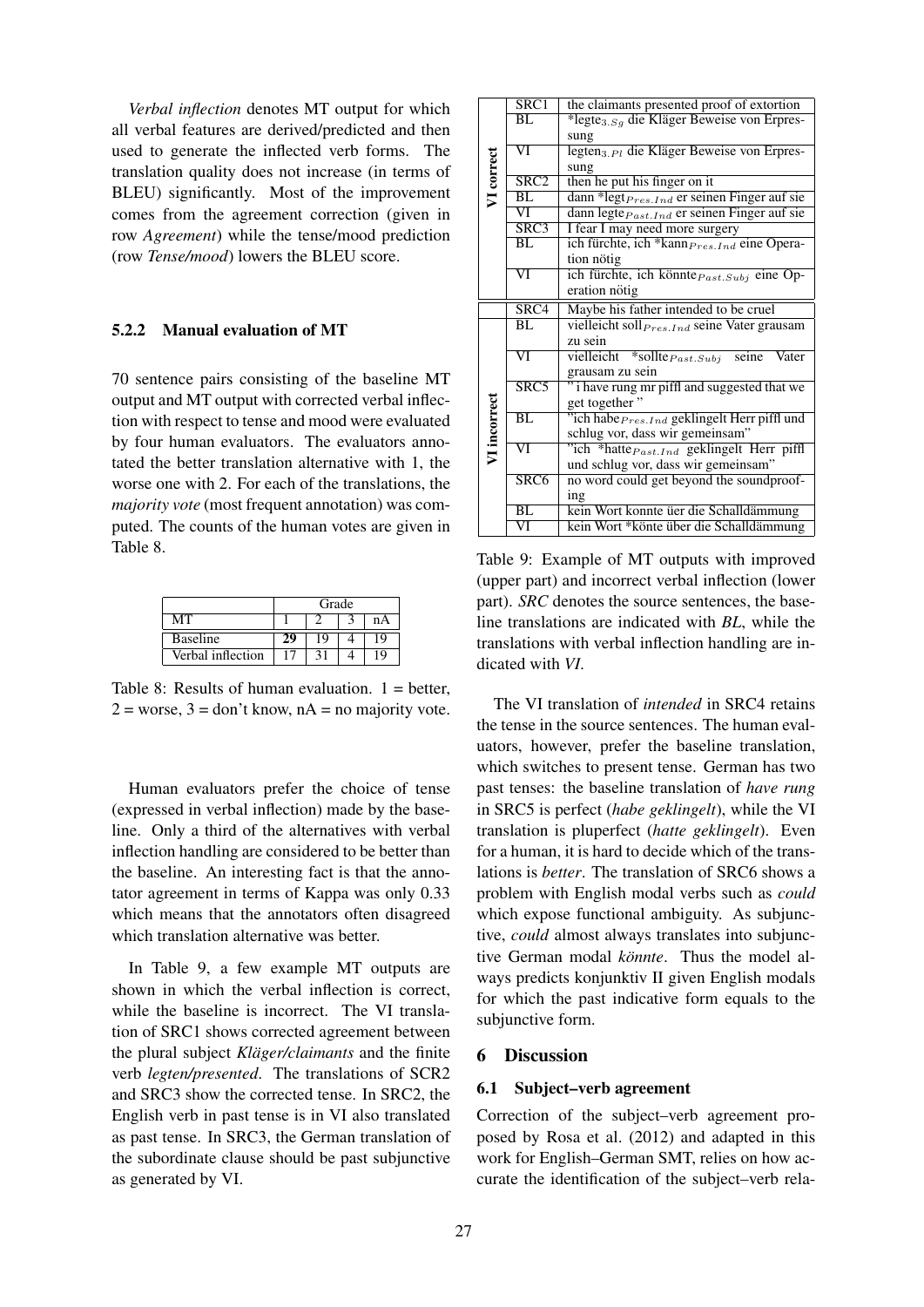

Figure 3: Distribution of tense translations derived from the training corpora (news, europarl, crawl). English tense/mood values are given on the x-axis, while the percentage of the German tense/moods for the corresponding EN tense/mood is given on the y-axis.

tions in noisy MT output is. The better the translation, the higher the probability of acquiring correct subject–verb pairs from the parse trees. However, the quality of the translations varies greatly, even within a single test set. Rosa et al. (2012) reported on different results achieved for different test sets. Another possibility is to use a classification model which predicts agreement features of the verbs using various contextual information as successfully applied on English–Spanish (Gispert and Mariño, 2008).

Our attempt to build such a model for German, led to disappointing results: on the one hand, a more accurate identification of the subjects in the English constituent parse trees is required: the use of the dependency trees combined with pronoun resolution (similar to a simple pronoun resolution described in (Avramidis and Koehn, 2008)) might reduce this problem. More correct subject identification in the source language is however not sufficient: due to syntactic divergences, the German subject may match other constituents in the source language (e.g. object or preposition phrase). A prediction model having access to information extracted from both English dependency trees, as

well as German MT parses (in combination with clues on the reliability of the extracted information) might give good results regarding the prediction of agreement features for German finite verbs.

#### 6.2 Tense and mood

Register/domain Looking at Figure 3, it becomes obvious that a single English tense can translate into different German tenses. Always choosing the most frequent German tense for a given English tense does not lead to satisfying results (cf. Table 6). On the other hand, Schiehlen (1998), who presented one of the first studies on learning the tense translation from bilingual corpora, stated that this simple tense mapping already achieved the accuracy of 95%. We achieve 70%. This is probably due to register and domain difference: while Schiehlen (1998) worked with corpora related to appointment scheduling (spoken language), we work with news data (written language) which has important differences with respect to tense translation.

Tense usage The correct choice of tense in both human and automatic translation depends on fac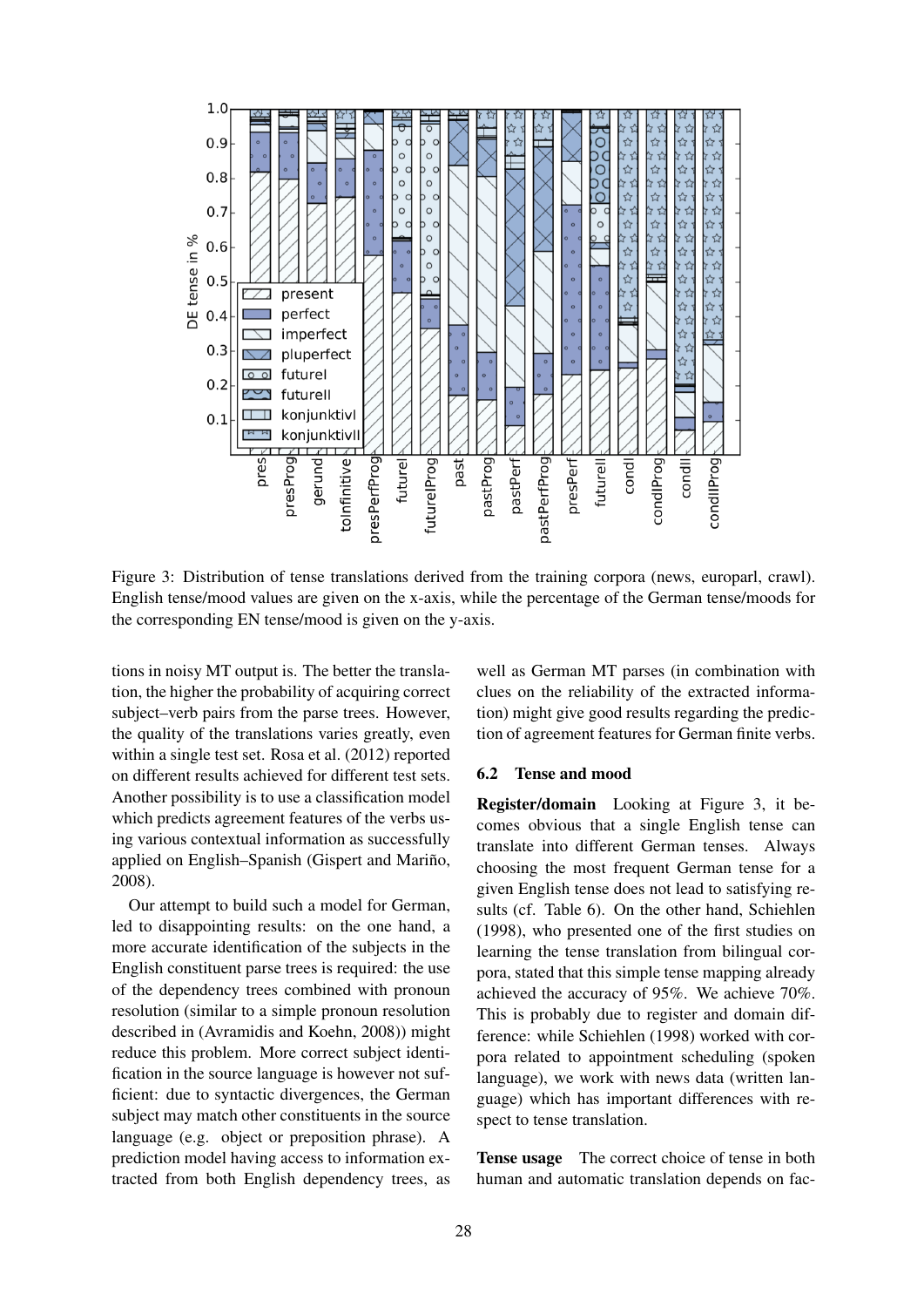tors which are beyond the scope of our approach (we model the lexical choice of the verbs and syntax). This is true even though some languages have strict tense usage rules. One factor may simply be a *rule* such as the one found in the EC guidelines for translation from English to German<sup>4</sup> : *"Protokolle oder Berichte von Sitzungen werden in der deutschsprachigen Fassung stets im Präsens verfasst..."* / "It is required to use present tense in the translation of protocols and reports, regardless of the tense in the source language." Such a rule does not apply to the translation of news articles. However, in news articles tense/moods are used, in particular subjunctive mood, in which the reporter does not present his own assessment of a situation, but what someone else said (Csipak, 2015), which are almost never used in texts found on the internet (see konjunktiv  $I + II$  in Table 3).

Language–pair specific features Ye et al. (2006) presented thoughts about the knowledge that human translators use. The aim was to use this knowledge to model tense translation for Chinese– English. For this specific language pair (and possibly for the corpus used), the knowledge about temporal ordering of the actions was the key information. On the other hand, for English–French, Meyer et al. (2013) found that a *narrativity* feature helps to translate the English past tense into one of the possible French tenses.

Tense switch We observed sentence pairs in which the English is written in past tense, while in German, present tense is used. Obviously, there are contexts in which tense switches are allowed. We assume that these sentences are headlines which allow for this kind of tense variation.

Tense interchangeability It seems that in numerous contexts, tense translation can sometimes even be a matter of taste. Sammon (2002) states that in German the imperfect and perfect are interchangeable in many contexts, the difference between the two tenses being largely stylistic. A similar example is reported speech where Konjunktiv I, Konjunktiv II and indicative tenses are often used interchangeably (Csipak, 2015).

Sequential problem It is also not very clear whether the tense/mood is to be dealt with as a



Figure 4: Percentage of sentences from different corpora containing different number of clauses.

sequential problem or not. On the one hand, in the monolingual context of correcting English tense, Tajiri et al. (2012) argues for a sequential tense model. On the other hand Ye et al. (2006) observed that sequential dependence of the tenses is not as strong as expected. In the bilingual context, there seems to be a strong dependence on the tense in the source language. Statistics about the number of clauses in the sentences shown in Figure 4, shows that our data mostly consists of simple sentences containing only one clause (i.e. one finite verb). In other words, for most of the sentences, an intra-sentence tense sequence is simply not given. Inter-sentence tense modeling, i.e., across sentence boundaries, could be more reasonable, as for example, presented by Gong et al. (2012) for Chinese to English SMT.

Evaluation of the verbs The final question we raise is how to evaluate translations with respect to information related to discourse such as tense and modality (or negation as discussed by Fancellu and Webber (2014)). Automatic evaluation such as BLEU is not appropriate since it compares the translation with the reference mainly on the *lexical* level. What about human evaluation? Our evaluators have a Kappa score of 0.33 which is rather low. The humans thus allow for a certain variance in tense/mood translation which metrics like BLEU cannot capture given only one reference translation. Ideally, we would have multiple references in which all possible tenses are given. Creating such an evaluation test set could be done by gap-filling method proposed by Hardmeier (2014) for evaluation of pronoun translation.

 ${}^{4}$ Guidelines for translations into German used by the European Commission: http://ec.europa.eu/ translation/german/guidelines/documents/ german\_style\_guide\_en.pdf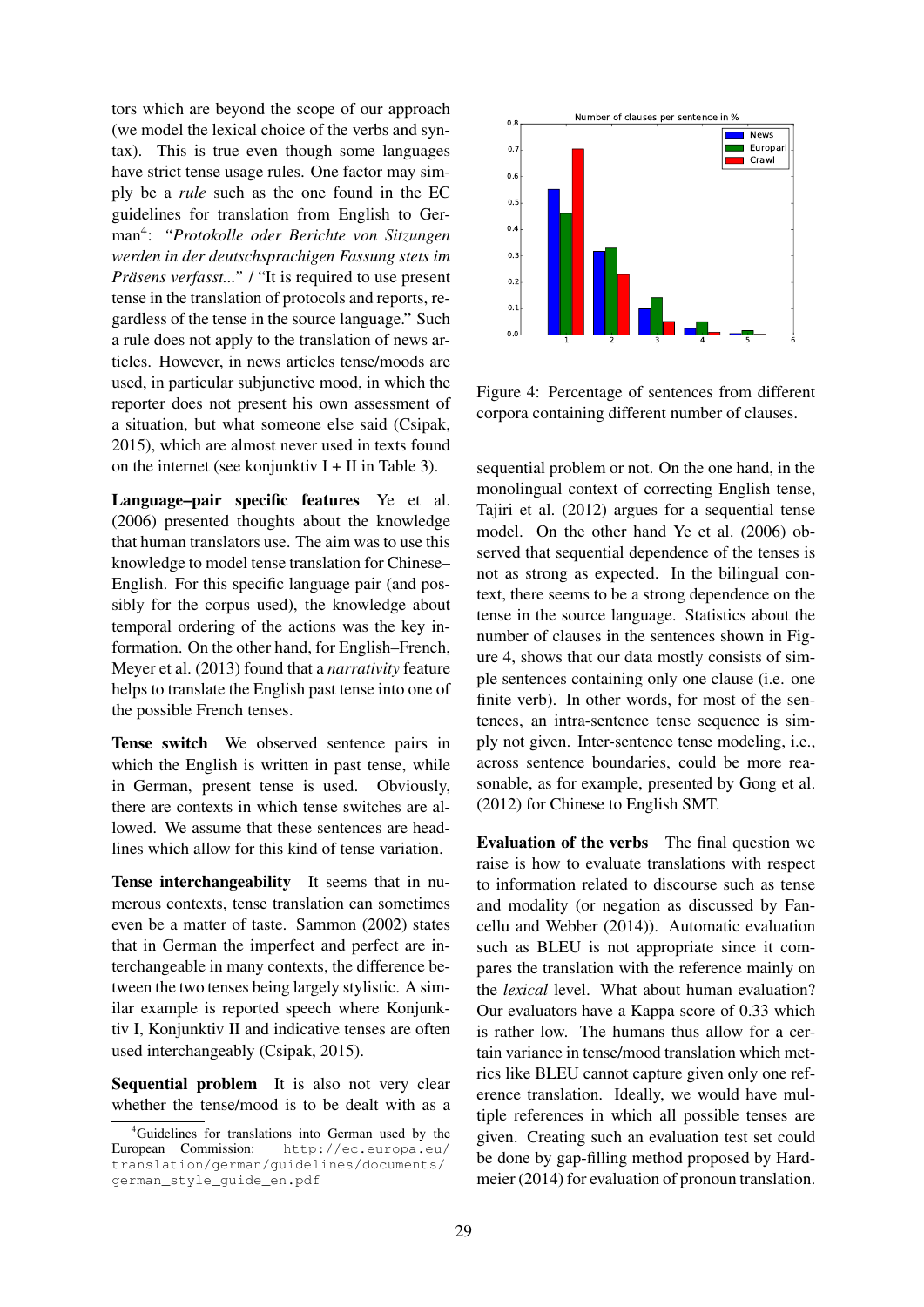Summary For modeling mood translation, features such as reported speech, conditional context, polite form, etc. would more clearly describe the contexts in which a specific mood occurs. The information about tense ordering proposed by Ye et al. (2006) for Chinese–English would probably be helpful also for English–to–German translation. However, the extraction of such features is more complicated than simply using *surface* features such as words, POS tags, etc.

# 7 Future work

The verbal inflection handling that we present in this paper is implemented as a post-processing step to the translation. We use the words, i.e. verbs, generated by the SMT system and change them according to our inflection models. An interesting approach would, however, be to use a more abstract representation of German VPs which would allow for generation of all of the words in a VP as specified by the inflection model. For example, we could handle inserting/deleting verbs (auxiliaries), reflexives or even negation.

As for the modeling of tense and mood, we are going to explore possibilities to include discourse knowledge (which was discussed in the previous section) into the classification model. Such a model could also be used within the translation step, for example, to rerank translation alternatives.

# Acknowledgments

This work was partially supported by Deutsche Forschungsgemeinschaft grant Models of Morphosyntax for Statistical Machine Translation (Phase 2). This work has received funding from the European Union's Horizon 2020 research and innovation programme under grant agreement No. 644402 (HimL) and from the European Research Council (ERC) under grant agreement No. 640550.

# References

- Eleftherios Avramidis and Philipp Koehn. 2008. Enriching morphologically poor languages for statistical machine translation. In *Proceedings of the Annual Meeting of the Association for Computational Linguistics (ACL-HLT)*, pages 763–770, Columbus, Ohio, June.
- Anders Björkelund and Joakim Nivre. 2015. Nondeterministic oracles for unrestricted non-projective

transition-based dependency parsing. In *Proceedings of the 14th International Conference on Parsing Technologies*, pages 76–86, Bilbao, Spain, July. Association for Computational Linguistics.

- Eugene Charniak and Mark Johnson. 2005. Coarseto-fine n-best parsing and MaxEnt discriminative reranking. In *Proceedings of the 43rd Annual Meeting on Association for Computational Linguistics (ACL)*, Ann Arbor, Michigan.
- Peter Collins and Carmella Hollo. 2010. *English grammar. An introduction*. Palgrave macmillan, 2 edition.
- Eva Csipak. 2015. *Free factive subjunctives in* German. Niedersächsische Staats- und Universitätsbibliothek Göttingen.
- Federico Fancellu and Bonnie Webber. 2014. Applying the semantics of negation to SMT through n-best list re-ranking. In *Proceedings of the 14th Conference of the European Chapter of the Association for Computational Linguistics*, Gothenburg, Sweden, April.
- Alexander Fraser, Marion Weller, Aoife Cahill, and Fabienne Cap. 2012. Modeling inflection and wordformation in SMT. In *Proceedings of the the European Chapter of the Association for Computational Linguistics (EACL)*, Avignon, France.
- Adrià de Gispert and Jose B. Mariño. 2008. On the impact of morphology in English to Spanish statistical MT. *Speech Communication*, 50(11-12):1034– 1046.
- Anita Gojun and Alexander Fraser. 2012. Determining the placement of German verbs in English-to-German SMT. In *Proceedings of the 13th Conference of the European Chapter of the Association for Computational Linguistics (EACL)*, pages 726–735, Avignon, France, April.
- Zhengxian Gong, Min Zhang, Chewlim Tan, and Guodong Zhou. 2012. N-gram-based tense models for statistical machine translation. In *Proceedings of the 2012 Joint Conference on Empirical Methods in Natural Language Processing and Computational Natural Language Learning (EMNLP-CoNLL)*, pages 276–285, Jeju Island, Korea, July.
- Christian Hardmeier. 2014. Discourse in statistical machine translation. In *Studia Linguistica Upsaliensia, vol. 14. Acta Universitatis Upsaliensis*, Uppsala, Sweden.
- Simone Heinold. 2015. *Tempus, Modus und Aspekt im Deutschen. Ein Studienbuch*. narr studienbcher.
- Thomas Lavergne, Olivier Cappé, and François Yvon. 2010. Practical very large scale CRFs. In *Proceedings the 48th Annual Meeting of the Association for Computational Linguistics (ACL)*, pages 504–513. Association for Computational Linguistics, July.